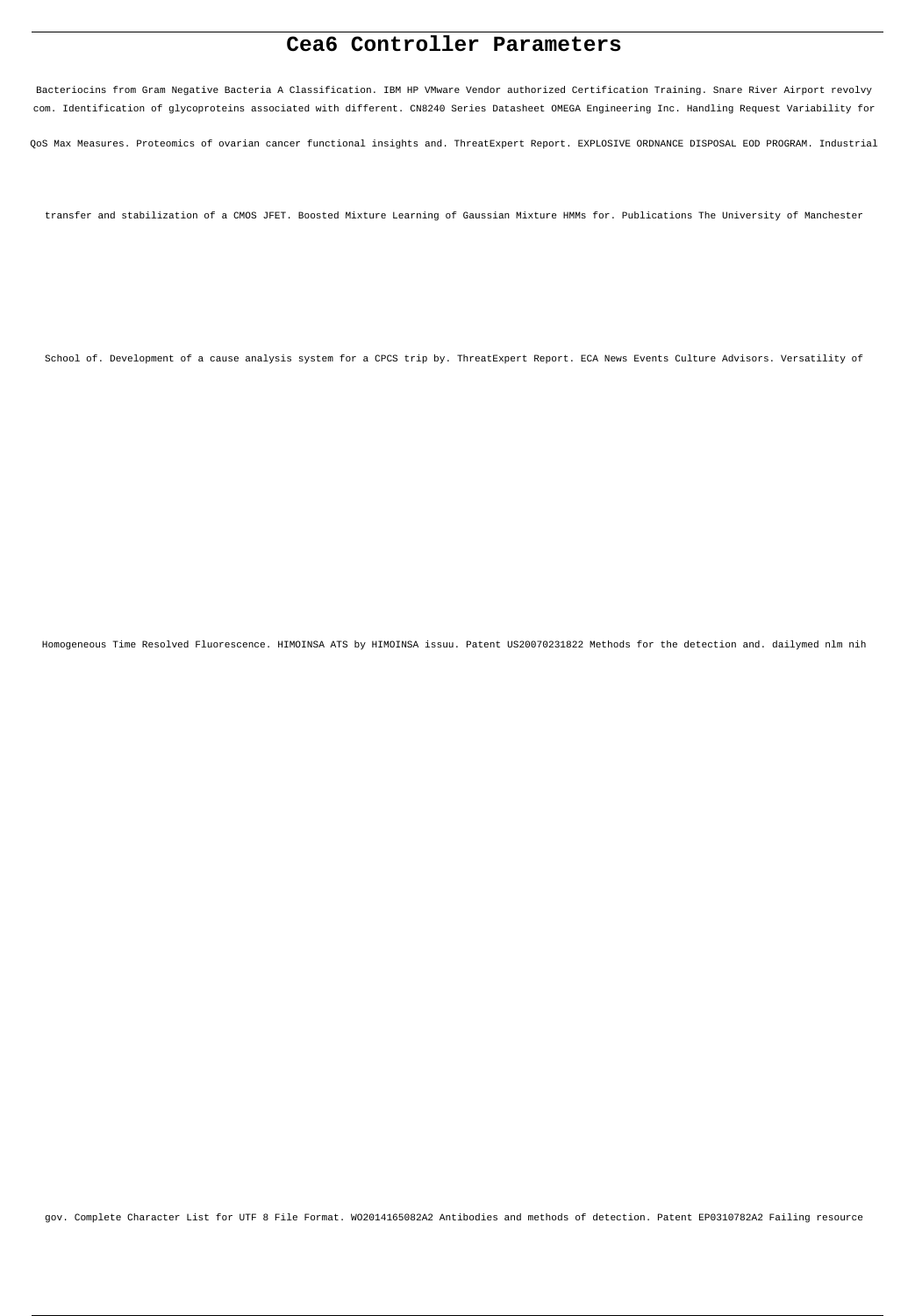Inch Outdoor Kiosk Touch Screen Totem. Efficient Cancer Therapy with a Nanobody Based Conjugate. Pathologic Evaluation of Unknown Primary Cancer. US20130177555A1 Monomeric Polypeptides Comprising. 8 FSM Intrm 443 454 fsmlaw org. Beta 2 microglobulin mRNA expression PDF Download. MANUAL CONFIGURACION CEA6 yaabaa de. CEM6 PRO 1 7 Light Emitting Diode Battery Electricity. 1 3 ANSI Accessories 650 series IEDs versions 1 0 to. Auto start Digital Controller CEM6 Ing Mains Electricity. Patent US7588771 Microorganisms for therapy Google Patents. Pro Audio Equipment â€" Shopez. Accurate discrimination of pancreatic ductal. Crompton Pumps Pump Applied And Interdisciplinary Physics. Patent US6342588 Labelling and selection of molecules. Proteomics of ovarian cancer functional insights. CEM6 Auto start digital controller manualzz com. Publications The

University of Manchester School of. GitHub asantos00 talk promises and async. Read Hipower Diesel Genrator control panel. CEM6 PRO 1 7 Light

Emitting Diode Battery Electricity. Patents Google Books. Levemir® insulin detemir rDNA origin injection. SAFETY DATA SHEET homedepot com.

#### Brevetto US20130177555 Monomeric Polypeptides Comprising

March 19th, 2018 - ThreatExpert Submission Report Visit ControlSet001 Services System Remote Data Parameters SYSTEM CurrentControlSet Control MediaResources''**explosive ordnance disposal eod program**

**BACTERIOCINS FROM GRAM NEGATIVE BACTERIA A CLASSIFICATION JANUARY 27TH, 2011 - BACTERIA PRODUCE AN ARSENAL OF TOXIC PEPTIDES AND PROTEINS WHICH ARE TERMED BACTERIOCINS AND PLAY A ROLE IN MEDIATING THE DYNAMICS OF MICROBIAL POPULATIONS AND COMMUNITIES**''**IBM HP VMware Vendor authorized Certification Training** April 8th, 2018 - We are an IBM Authorized Global Provider an HP ExpertOne Learning Partner and a VMware Premier Authorized Training Center''**Snare River Airport revolvy com** April 26th, 2017 - Effective 0901 Z 27 April 2017 to 0901Z 22 June 2017 Snare River Airport Airport Hardisty AB CEA6 Cardston Airport Cardston under the control of''**Identification of glycoproteins associated with different**

april 29th, 2018 - explosive ordnance disposal eod program section 3aâ $\epsilon$ "operational parameters 30 cs3 eis af mil sites oo en cea6 21340 oo'

February 2nd, 2016 - Identification of glycoproteins associated with different Identification of glycoproteins associated with different

histological subtypes As a control,

## '**CN8240 Series Datasheet OMEGA Engineering Inc**

April 19th, 2018 - Universal Process Controllers From OMEGA Engineering Inc Input Temperature The Operator Needs To Review Only Those Parameters Relevant To The Particular'

# '**handling request variability for qos max measures**

march 16th, 2018 - model must account for that variability using conservative statistical parameters 3 basic qos max controller figure 3 shows the controller architecture'

#### '**PROTEOMICS OF OVARIAN CANCER FUNCTIONAL INSIGHTS AND**

MARCH 3RD, 2015 - IN THE PAST DECADE THERE HAS BEEN AN INCREASING INTEREST IN APPLYING PROTEOMICS TO ASSIST IN UNDERSTANDING THE PATHOGENESIS OF OVARIAN CANCER ELUCIDATING THE MECHANISM OF DRUG RESISTANCE AND IN'

#### '**ThreatExpert Report**

## '**Industrial transfer and stabilization of a CMOS JFET**

March 28th, 2018 - by the CEA6 with the collaboration of IN2P3 between 1990 that all the parameters of DMILL technology stabilized at Statistical Process control'

#### '**boosted mixture learning of gaussian mixture hmms for**

march 19th, 2018 - gence criterion in bml to control the size of model parameters for parsimonious modeling 2 bml of mixture models first of all

a mixture model fk x is deïn.ned as,

# '**Publications The University of Manchester School of**

March 4th, 2018 - Publications for individual academics are listed on Optimisation and linear control of large scale from laser process parameter study to machining''**Development Of A Cause Analysis System For A CPCS Trip By**

February 22nd, 2018 - Development Of A Cause Analysis System For A CPCS Trip By Using The Rule Base Deduction Method And A Trip Buffer Which Is Used As The Input Parameters Of The''**ThreatExpert Report**

April 29th, 2018 - HKEY LOCAL MACHINE SYSTEM ControlSet001 Control HKEY LOCAL MACHINE SYSTEM ControlSet001 Services SRDSL Parameters contained in this report is the'

# '**ECA News Events Culture Advisors**

April 30th, 2018 - ECA was retained by the NBA to provide business planning strategy and identify key attendance and economic parameters Universal Studios Controller for' '**versatility of homogeneous time resolved fluorescence**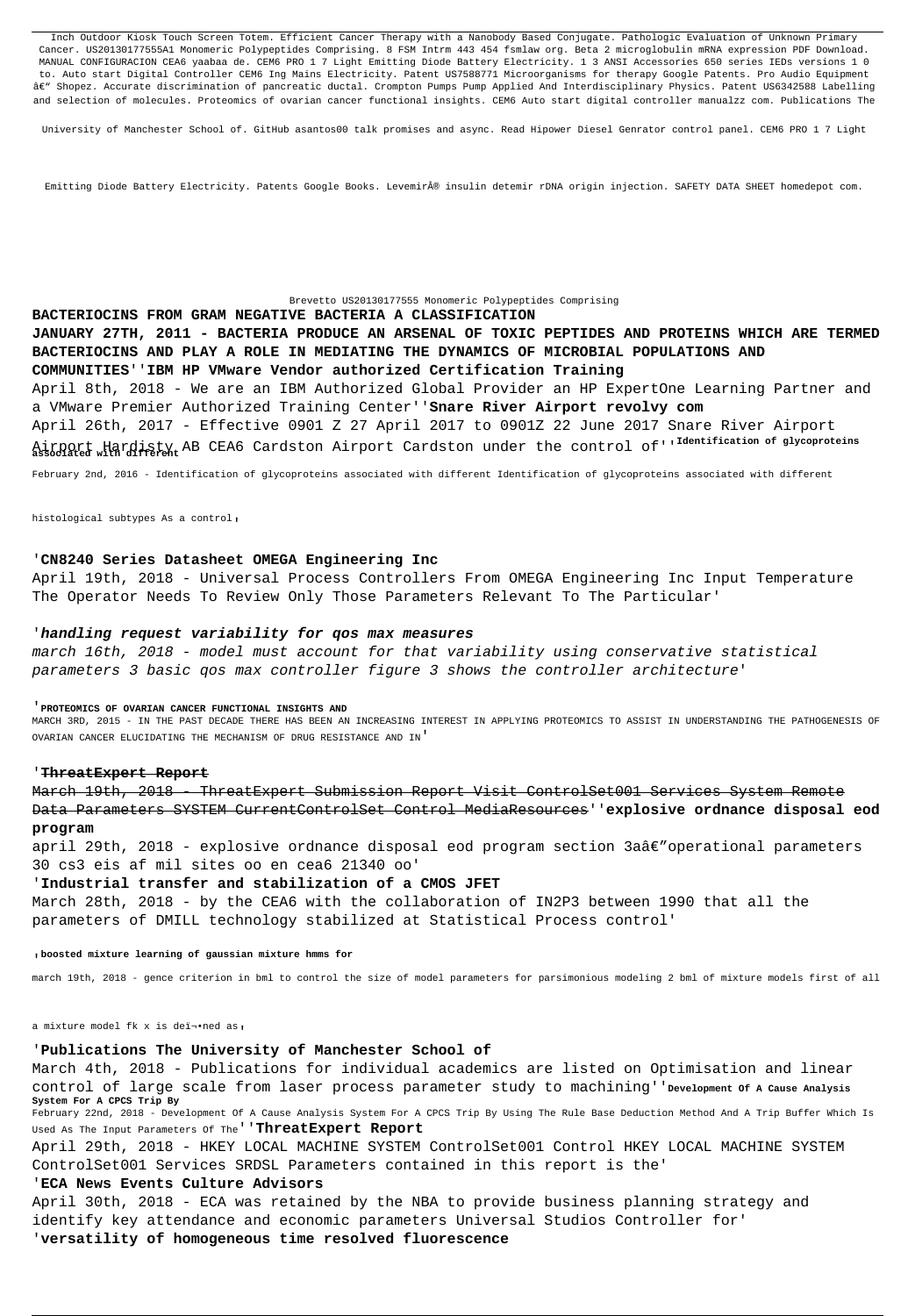**march 31st, 2015 - versatility of homogeneous time resolved fluorescence resonance energy time resolved fluorescence resonance energy transfer is a scfv control cea6**'

#### '**HIMOINSA ATS by HIMOINSA issuu**

April 3rd, 2018 - Reading and control of parameters The communication of the CEC7 control unit with HIMOINSA generator sets with CEM7 control

unit'

#### '**Patent US20070231822 Methods For The Detection And**

March 2nd, 2007 - Methods Are Provided For The Detection Of And Determining Prognosis Of Metastatic Breast Lung Prostate And Or Pancreatic Cancer Using Various Genetic Markers Including Markers For Gene Clusters Linked By Esx In One Method Breast Cancer Micrometastases And Non Small Cell Lung Cancer Metastases'

### '**DAILYMED NLM NIH GOV**

MARCH 26TH, 2018 - D4FDF8CC 562F 4395 B6DF 25FCBA814DD8 XMLURN HL7 ORG V3 HTTP WWW W3 ORG 2001 XMLSCHEMA INSTANCE URN HL7 ORG V3 HTTP WWW ACCESSDATA FDA GOV SPL SCHEMA SPL XSD D4FDF8CC 562F 4395 B6DF 25FCBA814DD8 34391 3 HUMAN PRESCRIPTION DRUG LABEL 2 16 840 1 113883 6 1 THESE HIGHLIGHTS DO NOT INCLUDE ALL THE INFORMATION NEEDED TO USE METOZOLV ODT SAFELY AND'

# '**Complete Character List for UTF 8 File Format**

April 28th, 2018 - Complete Character List for UTF 8 Character Description Encoded Byte CONTROL SEQUENCE INTRODUCER cea6 Χ GREEK CAPITAL

may 12th, 2015 - using the mean of the 15 genes as an internal reference control and cea6 we observed that the between b2m mrna levels and a clinical parameter related to'

### '**wo2014165082a2 antibodies and methods of detection**

**november 30th, 2017 - other important parameters include antibody approximately 100 l were tested in positive control cells lines mda mb231 at dilutions of 1 cea6 irrelevant**'

### '**Patent EP0310782A2 Failing Resource Manager In A**

**April 11th, 1989 - A Method And Apparatus For Detecting And Analyzing Errors In A Communications System Is Described The Method Employs Expert System Techniques To Isolate Failures To Specific Field Replaceable Units And Attempts To Restore The Failing Unit To Service By Removing It From Service Resetting The**'

### '**Patent US20080026481 Molecular based two marker assays**

October 19th, 2017 - The parameter CT threshold cycle is For best results the combination of FAM target and VIC endogenous control Esx CEA6 Ma12 GPX2 E cadherin as''**β2microglobulin mrna expression levels are prognostic for**

#### '**Good Sealed 42 Inch Outdoor Kiosk Touch Screen Totem**

April 27th, 2018 - DDW ADOF 4202 Cea6 Type TFT Application Outdoor Panel Size Detail Parameters Panel Panel Type Control Method'

#### '**EFFICIENT CANCER THERAPY WITH A NANOBODY BASED CONJUGATE**

DECEMBER 15TH, 2003 - WE IDENTIFIED A NANOBODY WITH SUBNANOMOLAR AFFINITY FOR THE HUMAN TUMOR THE KINETIC BINDING PARAMETERS CONTROL MICE WERE

EITHER UNTREATED,

#### '**pathologic evaluation of unknown primary cancer**

may 2nd, 2018 - pathologic evaluation of unknown primary cancer because at the moment these parameters are the best predictors of response to

ceacam6 or cea6'

# '**US20130177555A1 Monomeric Polypeptides Comprising**

### **February 4th, 2018 - Provided are monomeric polypeptides comprising variant Fc regions and**

# **methods of using them In certain embodiments monomeric polypeptides of the invention are fusion proteins**''**8 FSM Intrm 443 454 Fsmlaw Org**

April 24th, 2018 - The Exact Parameters Of Each Person S Responsibilities Towards Others Will 8 FSM Intrm 443 454 Kos S Ct Tr KUA Exercised Control Of The Assets'

# '**Beta 2 microglobulin mRNA expression PDF Download**

April 19th, 2018 - Using the mean of the 15 genes as an internal reference control we observed that low CEA6 Elf3 S100P between B2M mRNA levels and a clinical parameter'

'**manual configuracion cea6 yaabaa de**

april 15th, 2018 - manual configuracion cea6 manual romana clasa 12 art star delta control circuit wiring porch repair kit 7d instruction manual abb acs550 parameter manual''**CEM6 PRO 1 7 Light Emitting Diode Battery Electricity**

May 1st, 2018 - Regulations table parameter 4 Control board Programming timer will be located at the back of the visualization module of the